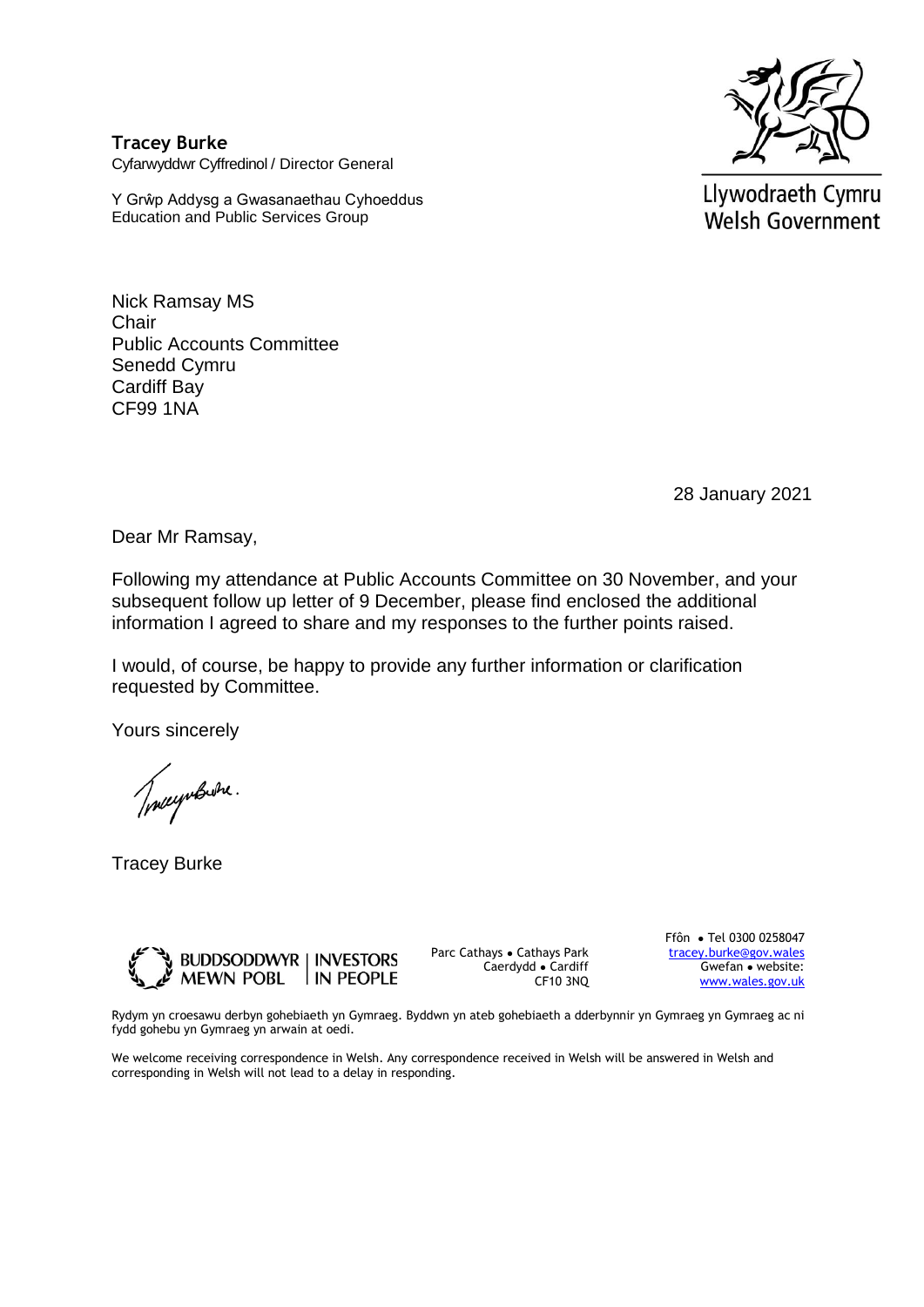## **Public Accounts Committee: 30 November 2020**

**Follow-up Actions** (Tracey Burke, Director General, Education & Public Services)

**School attendance -** *We would welcome analysis to better understand the pattern of attendance, particularly whether there is any correlation with areas of deprivation.* 

Since the start of the academic year we published weekly management information on pupils present in maintained schools. (This can be accessed here: [https://gov.wales/pupils-present-maintained-schools\)](https://eur01.safelinks.protection.outlook.com/?url=https%3A%2F%2Fgov.wales%2Fpupils-present-maintained-schools&data=04%7C01%7CKara.Richards%40gov.wales%7C267f45b0167642de4e2108d8b7f0a41a%7Ca2cc36c592804ae78887d06dab89216b%7C0%7C0%7C637461591598900589%7CUnknown%7CTWFpbGZsb3d8eyJWIjoiMC4wLjAwMDAiLCJQIjoiV2luMzIiLCJBTiI6Ik1haWwiLCJXVCI6Mn0%3D%7C1000&sdata=1%2FaauYnDy2kmK97NYT%2BWlw8FFMgRrXRKCRmjbzxdXAA%3D&reserved=0)

We analysed attendance rates in November and December using the Welsh index of Multiple Deprivation (WIMD) 2019 as our measure of deprivation and there is a clear pattern. As deprivation increases then attendance decreases. The date range was chosen to avoid the impacts of the firebreak and the decision by some Local Authorities to close their schools before the end of term in December.

We will continue to provide support to the most vulnerable families and target our initial efforts at making sure those most in need have access to help when they need it. This can be demonstrated by our prioritisation of funding for free school meals, increase in funding for PDG access and continuation of PDG funding to schools.

In addition, we will continue to work with Local Authorities, schools and parents, to encourage increased attendance at our schools when face-to-face learning for all returns. However, the most important thing at this time is to ensure that communication and engagement continues so schools, settings, Local Authorities and families understand any barriers to learners returning to school and identify any further support needed.

## **Support -** *Update on work undertaken to assist learners from the Gypsy and Traveller Community*

The Gypsy Traveller (GT) Forum and the Minority Ethnic Achievement Local Authority (MEALA) Group continue to regularly discuss the challenges associated with supporting Gypsy and Traveller learners during the pandemic. The network met to discuss the challenges and return to school rates for these learners on 11 September 2020. This an on-going agenda item and was also discussed at their last meeting on 13 November. Local Authority services continue to monitor the situation with regards to education support for these learners and to provide all the support they are able. They have shared best practice with us and across the network via the MEALA and GT forum. The groups are meeting again on 29 January to specifically discuss Gypsy and Traveller learner challenges in accessing education and effective practice in supporting their education.

On 8 September, I wrote to the Committee providing information on support for digitally excluded learners and broadband access on traveller sites. At that time we had identified that 19% had "poor access", 25% had some form of access, 19% may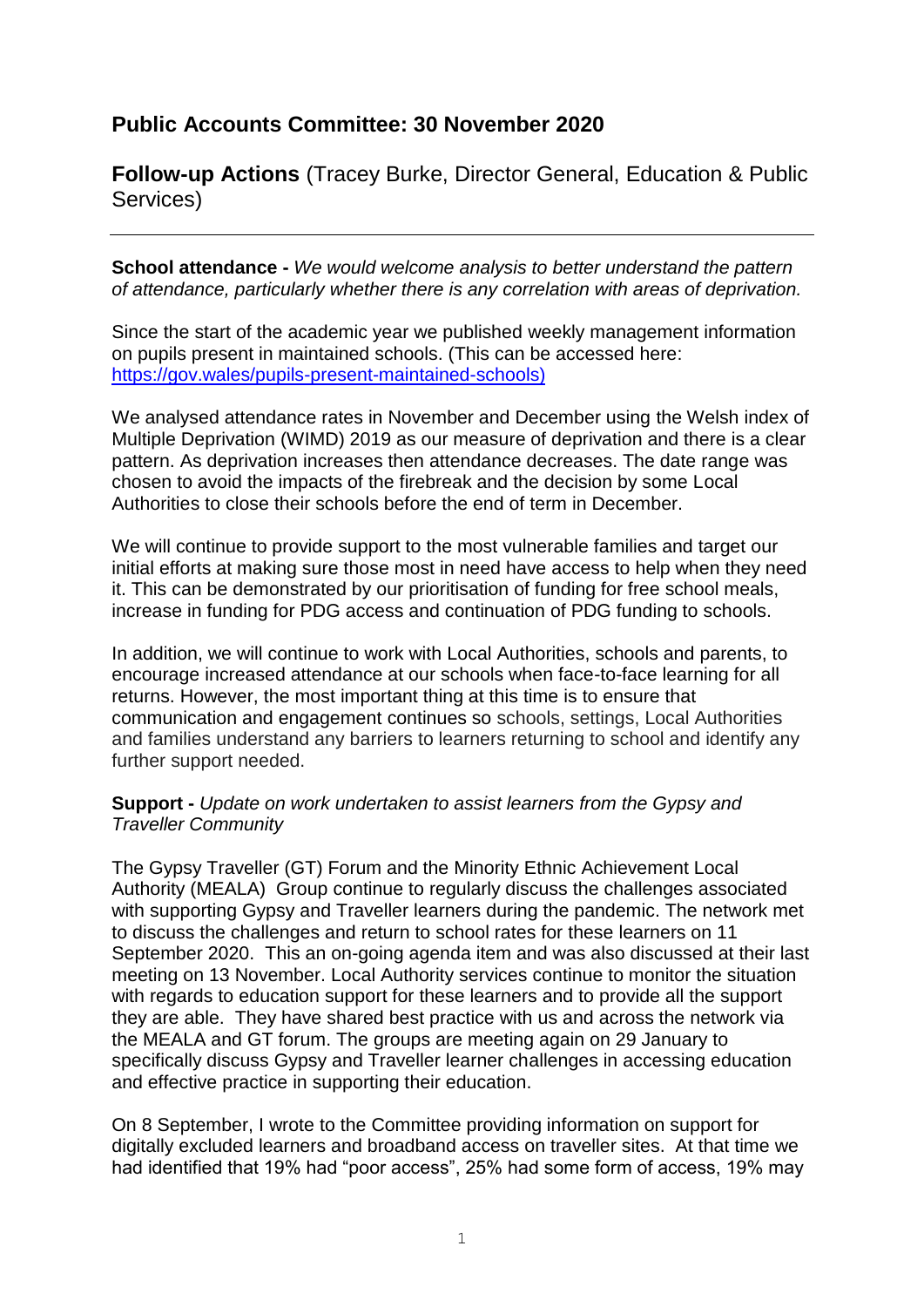have "good access" and that for 37% of pitches, there was insufficient information to understand if or how residents might access the internet.

Over the summer we wrote to all Local Authorities with public Gypsy and Traveller sites to remind them that internet access is becoming an essential service and to offer funding at up to 100% from our Sites Capital Grant for projects aimed at overcoming infrastructure barriers to internet access. Further information about this funding was provided at the All-Wales Local Authority engagement event in mid-September.

We have worked extensively with Local Authorities throughout Wales to improve our understanding of the uptake of internet services and the barriers to accessing them on sites. Feedback from Local Authorities has shown that barriers to internet access can be categorised as physical infrastructure barriers, socio-economic barriers, and digital exclusion barriers. Evidence is emerging that ensuring access to fixed broadband on the same basis as those in conventional housing is an important step and is the preference for some, although there are significant additional issues for some residents on sites around affordability.

We have now confirmed that all socially-rented Gypsy and Traveller sites in Wales have fixed line broadband available locally, with 13 sites having access to fast speeds in their area, one site having access to average speeds and eight sites having access to slow speeds in their area, however at some sites additional infrastructure is required to make lines available to residents. We are working with Local Authorities to confirm the sites affected.

Officials have met with eight Local Authorities, with a total of 11 sites, since the beginning of October to explore options for improving access to broadband. This represents some 64% of the pitches in Wales. Local Authorities are following through individually agreed actions and we are in regular discussion about the uptake of internet provision.

We are also working with Local Authorities to develop a pilot for low-cost area networks similar to those seen in other social housing settings, as a means to address economic barriers. We have identified two sites that may have some coverage through BT hotspots and we are exploring options for the provision of vouchers to allow access. We are also working to explore the expansion of these hotspots to bring more sites into coverage.

## **Self Isolation -** *Concerns about different approaches taken by schools throughout Wales regarding the self-isolation rules?*

Drawing on the experience of those working with education settings such as the TTP Teams and the Health Protection Teams and reflecting on feedback from key stakeholders, we have worked with Public Health Wales and the TTP team to produce additional guidance for schools. This guidance seeks to clarify the measures that schools/settings can take to help keep the number of pupils and staff members who need to self-isolate following a positive case to a minimum. It also provides clarity on the purpose of self-isolation, who should self-isolate and when. (The guidance can be accessed here: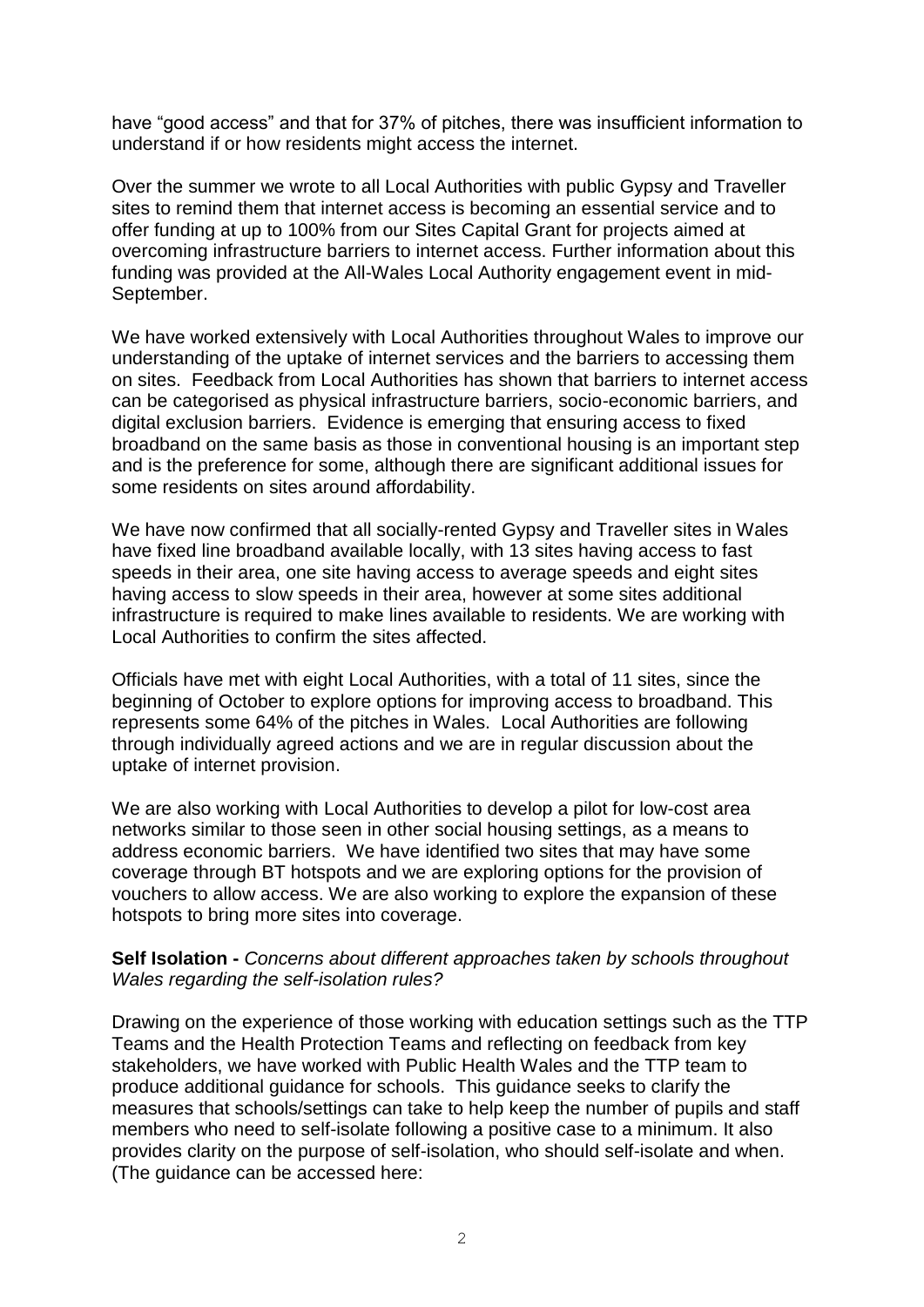[https://gov.wales/operational-guidance-schools-and-settings-support-limited](https://eur01.safelinks.protection.outlook.com/?url=https%3A%2F%2Fgov.wales%2Foperational-guidance-schools-and-settings-support-limited-attendance&data=04%7C01%7CMartyn.Gunter1%40gov.wales%7C6274505629cf480dae8c08d8c130729d%7Ca2cc36c592804ae78887d06dab89216b%7C0%7C0%7C637471761105503570%7CUnknown%7CTWFpbGZsb3d8eyJWIjoiMC4wLjAwMDAiLCJQIjoiV2luMzIiLCJBTiI6Ik1haWwiLCJXVCI6Mn0%3D%7C1000&sdata=gtK8D%2BSENXj01CzVVAPH8ClfdPOuP2iA%2FKvLBj0tpIk%3D&reserved=0)[attendance\)](https://eur01.safelinks.protection.outlook.com/?url=https%3A%2F%2Fgov.wales%2Foperational-guidance-schools-and-settings-support-limited-attendance&data=04%7C01%7CMartyn.Gunter1%40gov.wales%7C6274505629cf480dae8c08d8c130729d%7Ca2cc36c592804ae78887d06dab89216b%7C0%7C0%7C637471761105503570%7CUnknown%7CTWFpbGZsb3d8eyJWIjoiMC4wLjAwMDAiLCJQIjoiV2luMzIiLCJBTiI6Ik1haWwiLCJXVCI6Mn0%3D%7C1000&sdata=gtK8D%2BSENXj01CzVVAPH8ClfdPOuP2iA%2FKvLBj0tpIk%3D&reserved=0)

**Blended Learning -** *Can you keep us updated and provide us with the outcome of the Blended Working Group's work when available, including that about addressing digital exclusion?*

We recognise the challenge facing learners, teachers and leaders as a result of Covid-19, and we acknowledge that digital responses and solutions may not be as suitable for some as they are for others.

The Blended Learning Working Group, consists of officers from Welsh Government, Local Authorities and the Regional Consortia and is tasked with addressing issues of equity of access to learning in periods of disruption. The Working Group has explored how we can best gain an insight into the existing blended learning provision, solutions and guidance, including digital and non-digital, from a central, regional and local perspective. The Working Group has also identified five system level challenges, and we are now mobilising national engagement with each Local Authority to establish a national baseline of the current provision at school and Local Authority Level.

In terms of addressing digital exclusion, schools in Wales remain well provisioned with access to digital services and infrastructure through the Hwb EdTech programme. We have already seen the distribution over 97,000 end-user devices to Local Authorities, with the remaining 35,000 ordered devices expected over the coming weeks.

At the outset of the pandemic, the Minister for Education committed up to £3 million (from within the £30 million 2020/21 Hwb EdTech capital funding allocation) to specifically support digitally excluded learners in maintained schools where there was no existing provision in place from their school or Local Authority. Working with their schools, Local Authorities utilised the funding to provide digitally excluded learners with repurposed school devices and 4G MiFi connectivity where required. Based on the demand identified by schools and Local Authorities, there have been 10,848 MiFi devices and 9,717 software licences funded by the Welsh Government across Wales.

Some Local Authorities have since reported that a small number of families have since contacted their schools for additional support. Officials have been working with all Local Authorities to establish a national baseline of the current digital provision level for learners and staff.

The Hwb platform also continues to play a crucial role in supporting the delivery of education during this incredibly challenging period. Usage of the Hwb platform has exploded since remote learning re-convened this term. Hwb is currently delivering a daily average of up to 50 logins a second, which provides learners and practitioners with access to our Hwb digital services including email and online learning tools. The platform itself is recording record logins of over 337,000, with over 1 million page views per day.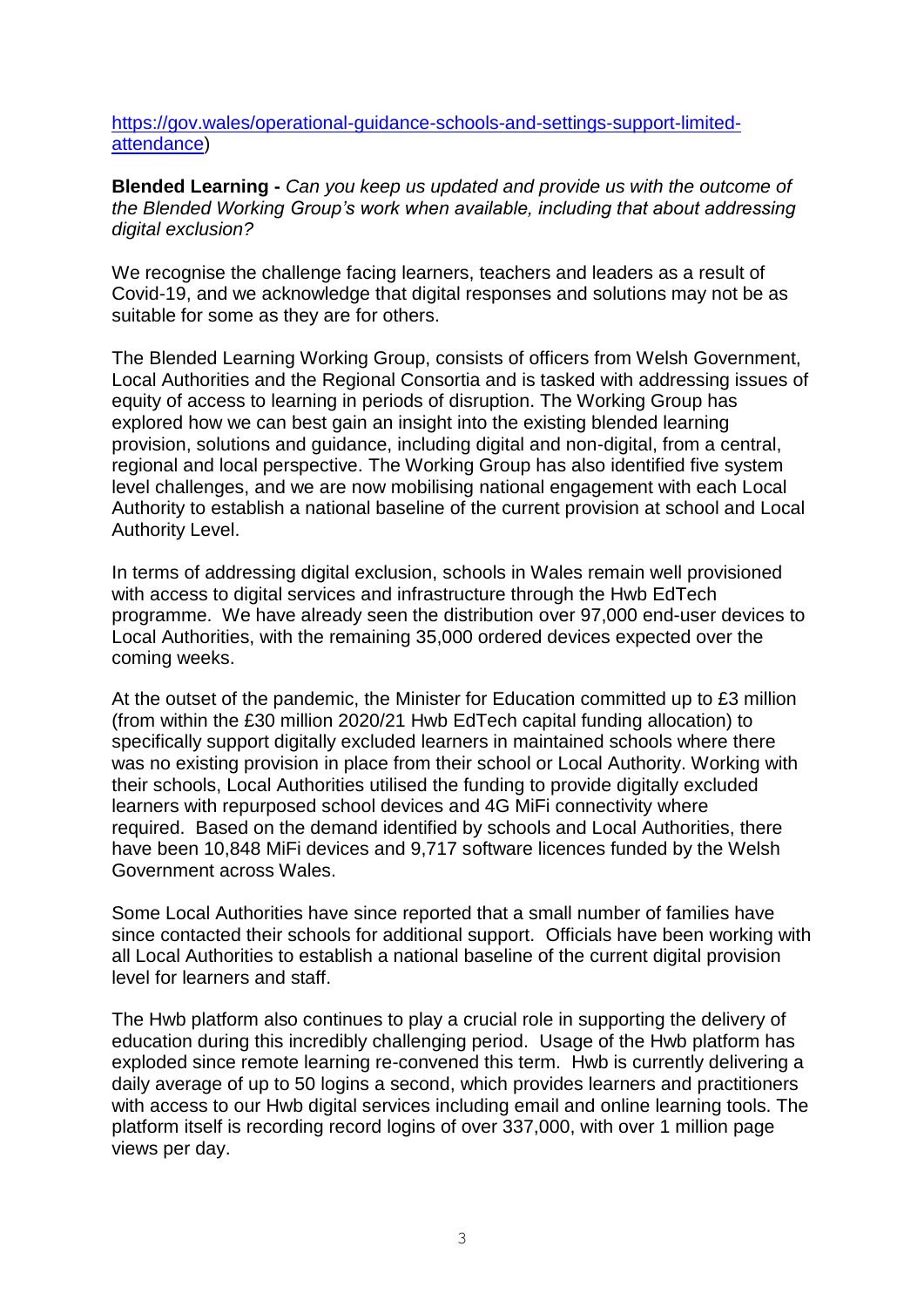**Sharing best practice -** *We would welcome more information about the case studies and the work carried out by Estyn. How is this being used to drive improvement and what evidence is there that it is making a difference.*

We worked with schools to launch a new collection of Covid-19 playlists on Hwb to celebrate and share distance-learning practices. A range of resources have been published providing examples of how different schools and settings have responded to key elements of the pandemic – from reopening to using the Recruit, Recover, Raise Standards funding. Regular updates will continue to be added to these 'live' resources. (The playlists can be accessed here: [https://hwb.gov.wales/distance-learning/sharing-our-experiences/\)](https://hwb.gov.wales/distance-learning/sharing-our-experiences/)

The professional learning journey (PLJ) has been developed to help guide schools through the structural and professional learning aspects of preparing for Curriculum for Wales. It helps schools find their way through the different models for professional learning, and plan their own school's journey. Further work on the next phase of PLJ is underway and further playlists and resources will continue to be added to the Hwb in the coming months. (Resources can be accessed here: [https://hwb.gov.wales/professional-development/professional-learning-journey/\)](https://eur01.safelinks.protection.outlook.com/?url=https%3A%2F%2Fhwb.gov.wales%2Fprofessional-development%2Fprofessional-learning-journey%2F&data=04%7C01%7CKara.Richards%40gov.wales%7C3367c78caf5445238b6c08d8b7e60a41%7Ca2cc36c592804ae78887d06dab89216b%7C0%7C0%7C637461545922265975%7CUnknown%7CTWFpbGZsb3d8eyJWIjoiMC4wLjAwMDAiLCJQIjoiV2luMzIiLCJBTiI6Ik1haWwiLCJXVCI6Mn0%3D%7C1000&sdata=46G8RSjUz7a0cak3%2BEbK4wnTNKO8l9Bt9E1eVbUMMUw%3D&reserved=0).

Our Talk Pedagogy, Think Learning project provides a digital space to share practice and support collaboration within and across our schools to share pedagogy and practice. It helps practitioners to find out what others are doing and what is working through sharing practice and being able to collaborate, as well as engage in professional learning opportunities regarding pedagogy and the new curriculum and engage in conversation about pedagogy in relation to blended learning. During the Covid-19 period the project has been focused to provide opportunities for collaborative professional learning by sharing experiences of 'what works', and perhaps 'what has not worked', which will be of benefit as we move beyond the pandemic. (Talk Pedagogy, Think Learning can be accessed here: [https://hwb.gov.wales/professional-development/national-pedagogy-project\)](https://hwb.gov.wales/professional-development/national-pedagogy-project)

Estyn's report was published on 15 January, and we will work with Estyn and the regions to ensure that the lessons learned from this are implemented. (A copy of the report can be accessed here:

[https://www.estyn.gov.wales/thematic-report/local-authority-and-regional-consortia](https://eur01.safelinks.protection.outlook.com/?url=https%3A%2F%2Fwww.estyn.gov.wales%2Fthematic-report%2Flocal-authority-and-regional-consortia-support-schools-and-prus-response-covid-19&data=04%7C01%7CMartyn.Gunter1%40gov.wales%7C5db7f324925a46d6407908d8c123380e%7Ca2cc36c592804ae78887d06dab89216b%7C0%7C0%7C637471704289211625%7CUnknown%7CTWFpbGZsb3d8eyJWIjoiMC4wLjAwMDAiLCJQIjoiV2luMzIiLCJBTiI6Ik1haWwiLCJXVCI6Mn0%3D%7C1000&sdata=2CHBrH9wtx2BqNdJkJVjQJvjeIcDjaTQk4nZcnu0MPc%3D&reserved=0)[support-schools-and-prus-response-covid-19\)](https://eur01.safelinks.protection.outlook.com/?url=https%3A%2F%2Fwww.estyn.gov.wales%2Fthematic-report%2Flocal-authority-and-regional-consortia-support-schools-and-prus-response-covid-19&data=04%7C01%7CMartyn.Gunter1%40gov.wales%7C5db7f324925a46d6407908d8c123380e%7Ca2cc36c592804ae78887d06dab89216b%7C0%7C0%7C637471704289211625%7CUnknown%7CTWFpbGZsb3d8eyJWIjoiMC4wLjAwMDAiLCJQIjoiV2luMzIiLCJBTiI6Ik1haWwiLCJXVCI6Mn0%3D%7C1000&sdata=2CHBrH9wtx2BqNdJkJVjQJvjeIcDjaTQk4nZcnu0MPc%3D&reserved=0)

We have also analysed the Lessons Learned Report from the Stay Safe Stay Learning programme in the spring and will use these to determine next steps, especially in relation to remote learning and the operation of schools for the rest of this school year.

**Burdens on schools -** *You told the Committee that Welsh Government has reduced the burdens placed on schools during the pandemic. We welcome the steps taken to reduce the pressure on schools, but would like more detail on the changes you have introduced, about the decision-making that led to them and what assessment has been made that they make a difference. Will these remain in place in the post Covid-19 world?*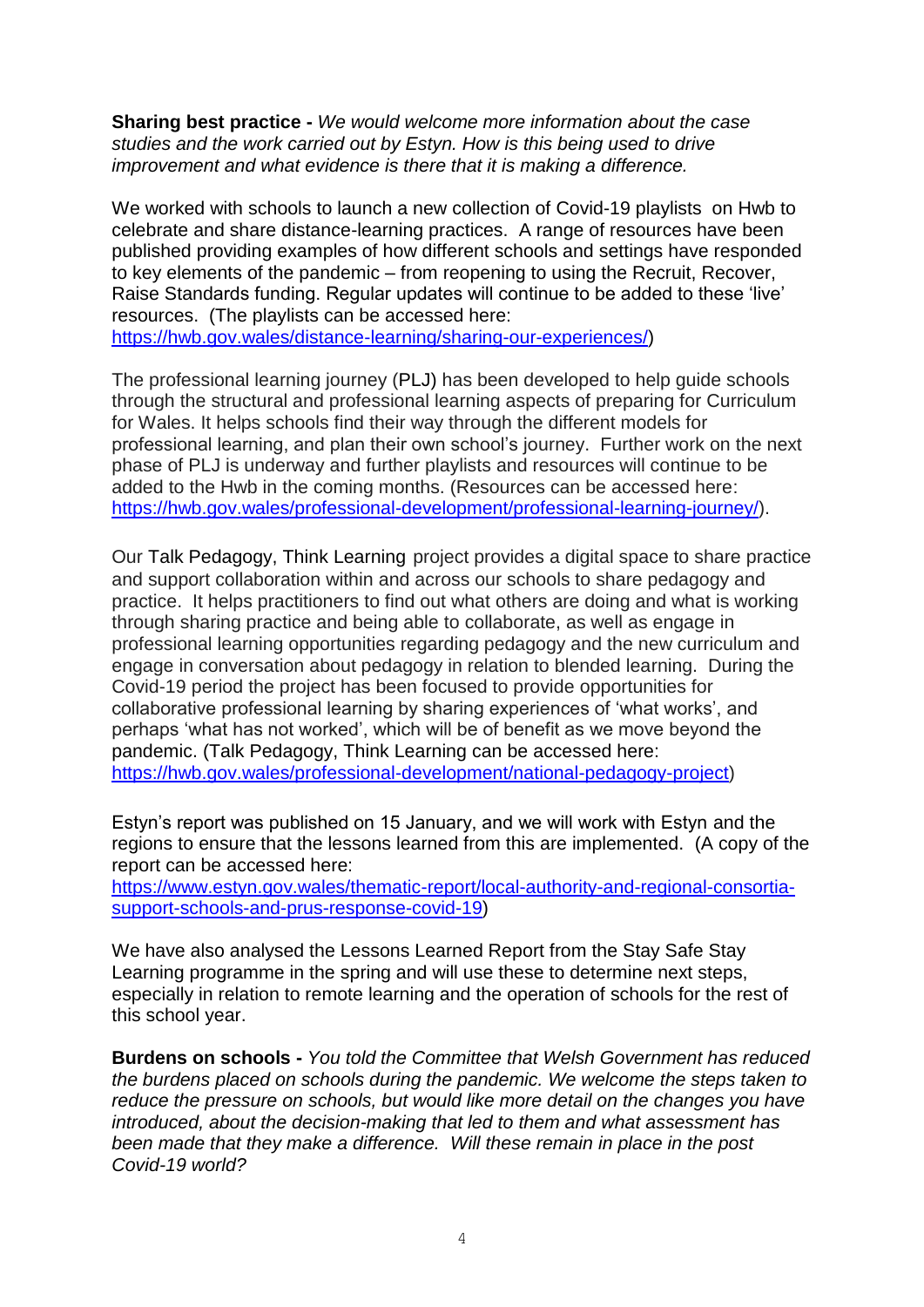While we are facing great uncertainties across the Education system, we seek to support our learners in the best way possible. In this context, we recognise that the pressures resulting from Covid-19 have meant increasing expectations on schools and other educational settings, and therefore, in the broadest possible sense, on the staff working to support learners.

In response, we have taken wide-ranging actions to introduce greater flexibilities and ease regulatory requirements on the school system.

It was clear from the impact of the Covid-19 that many of the normal statutory requirements placed on schools, with respect to the reporting of pupil attainment and attendance data, would not be reasonable. As such, we undertook a public consultation with stakeholders to bring into force The Relaxation of School Reporting Requirements (Wales) (Coronavirus) Regulations, which permanently revoked school target setting requirements and relaxed a number of other school reporting requirements for 2019/20.

The vast majority of responses were in favour of the proposals and felt that they were sensible and fair, would reduce the administrative burden on schools and remove pressures. The proposed changes were communicated to schools early, and in advance of the consultation and legislative process. This was done in order to provide schools with as much notice as possible. Specifically, the regulatory changes include:

- Revoking requirement for schools to set and publish performance and absence targets that are then agreed by Local Authorities.
- Excluding data on authorised and unauthorised absences in 2019/20 from being published in any school prospectus.
- Removing the requirement for governing body annual reports to include 2019/20 performance and attendance data.
- Modifying requirements on reports to parents to a "reasonable endeavours" basis for the 2019/20 school year, with the exception of the requirement to provide a school leaver's report
- Removing the duties on governing bodies and Local Authorities to provide data to Local Authorities and Welsh Ministers, respectively, on teacher assessment outcomes and authorised or unauthorised absence for the pupils registered at schools in the 2019/20 school year.

We will shortly be consulting on similar proposals to relax some of these reporting requirements for 2020/21. These early and clear actions will have a positive impact on schools. Consultation responses should also help to reaffirm feedback from last year's consultation, that these changes are valued by stakeholders and are making a positive difference in reducing bureaucracy and supporting flexibility where necessary in schools. In addition to the regulatory changes above, other interventions that have been undertaken to date include:

- **Early clarity of extending the suspension of Key Stage 4 and legacy sixth form** performance measures to the 2020/21 academic year.
- **Suspending the national schools categorisation process.**
- Relaxation of certain requirements relating to school admissions appeals.